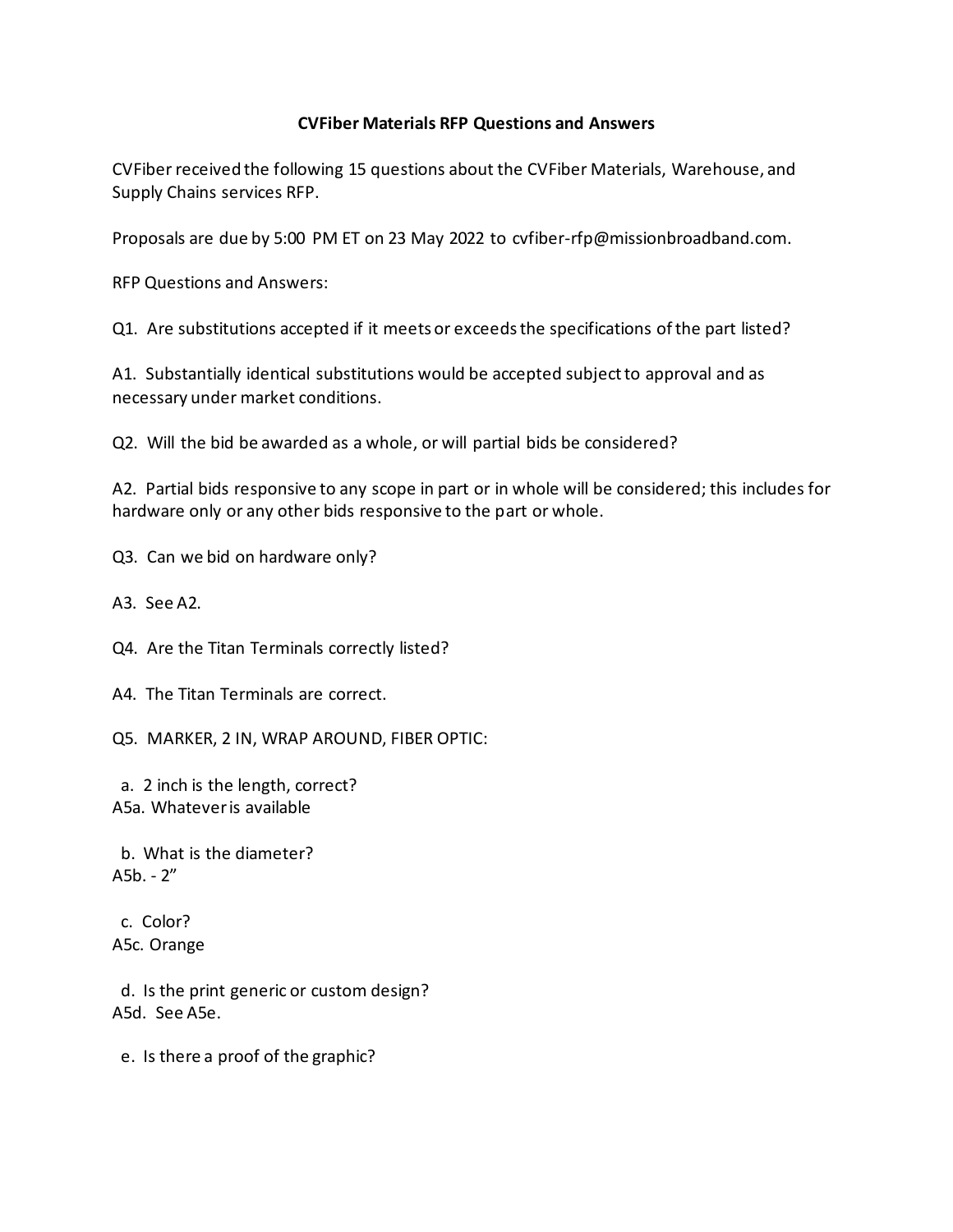A5e. There is currently no proof of the graphic. When placing the quote can you price for both generic and customized on anything that has the customization option available?

Q6. MARKER, 4 IN, WRAP AROUND, CAUTION FIBER OPTIC CABLE:

 a. 4 inch is the length, correct? A6a. Whatever is available

 b. What is the diameter? A6b. 4" is the diameter

 c. Color? A6c. Orange

 d. Is the print generic or custom design? A6d. See A6e.

e. Is there a proof of the graphic?

A6e. There is currently no proof of the graphic. When placing the quote can you price for both generic and customized on anything that has the customization option available?

Q7. POST, TELEMARKER, 6 FT, ORANGE CAP, 2 SIDED, SPECIFY COLOR /MARKING.

 a. Is this a generic or custom design? A7a. See A7b.

b. Is there a proof of the graphic for the decal for the cap?

A7b. There is currently no proof of the graphic. When placing the quote can you price for both generic and customized on anything that has the customization option available?

c. Diameter of the assumed white riser post?

A7c. Whatever is available – generally between 3" and 4"

Q8. PIGTAIL, DIELECTRIC DROP STUB

a. are both ends open, no connector, or

b. what type of connector

c. 1 side or both ends?

A8a/b/c. 1RTD specific connector on one end, no connector on the other

Q9. PIGTAIL, TRIDENT TONEABLE DROP STUB